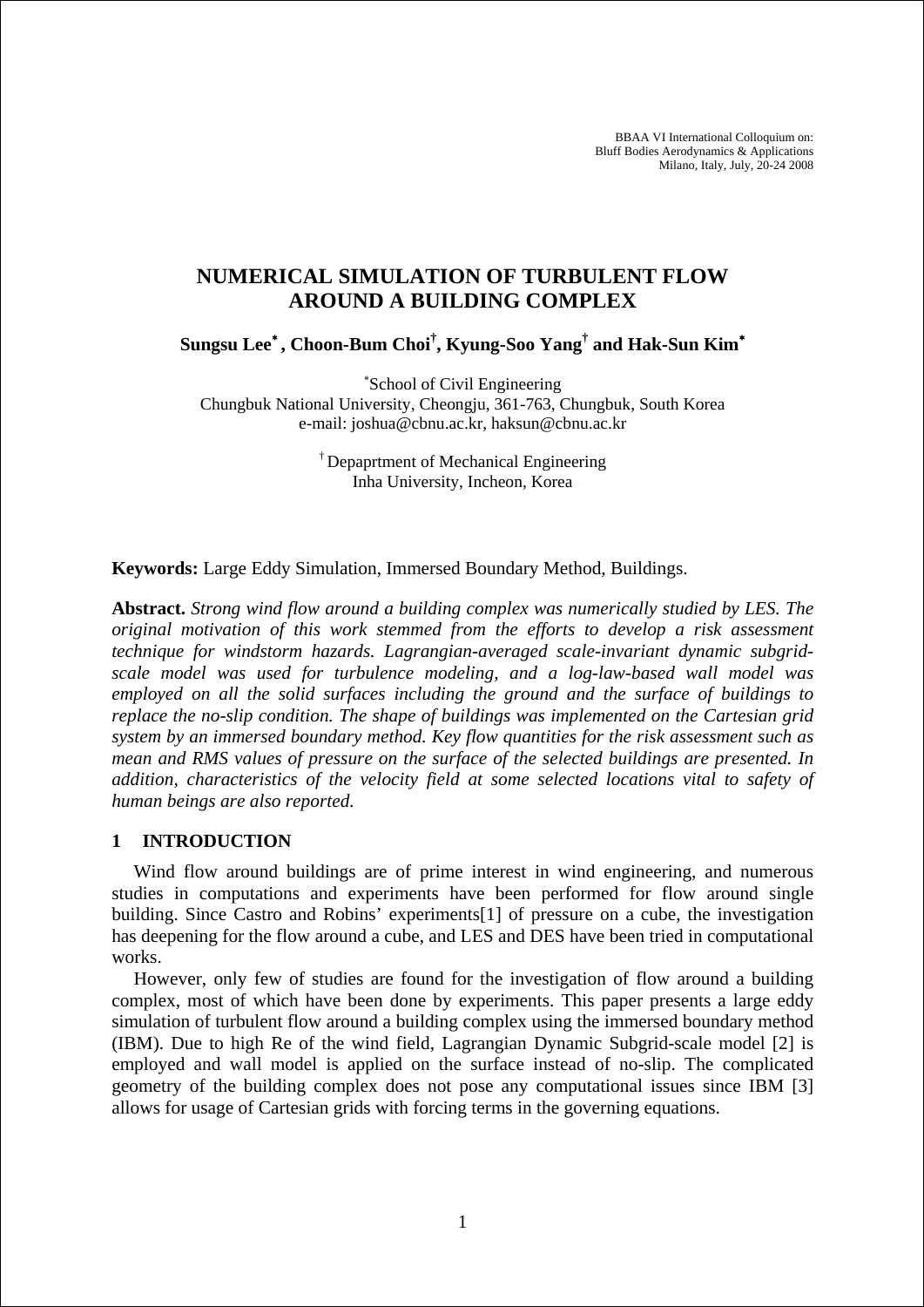### **2 FORMULATIONS**

#### **2.1 Large Eddy Simulation**

Based on the immersed boundary method and the mass forcing for continuity by Kim et al. [3], the governing equations for incompressible fluid flow using IBM and LES are as follows;

$$
\frac{\partial \overline{u}_j}{\partial x_j} - q = 0 \text{ and } \frac{\partial \overline{u}_i}{\partial t} + \frac{\partial \overline{u}_i \overline{u}_j}{\partial t} = -\frac{\partial p}{\partial x_i} - \frac{\partial \tau_{ij}}{\partial x_i} + \frac{1}{Re} \frac{\partial^2 \overline{u}_i}{\partial x_i \partial x_j} + f_i
$$
(1)

where  $x_i$  and  $\overline{u}_i$  denote Cartesian coordinate and velocity component, respectively. *p* represents pressure, *q* and  $f_i$  denote mass source and momentum forcing, respectively.  $\tau_i$ is the Reynolds stress to be modeled. Re is Reynolds number based on reference length, *h* and inflow velocity *U* .

This study employs the Smagorinsky model based on the eddy viscosity.

$$
\tau_{ij} = -2\nu_{SGS} \overline{S}_{ij} \,. \tag{2}
$$

where <sup>ν</sup>*SGS* is the eddy viscosity for LES which has the form of

$$
V_{SGS} = (C_S \Delta)^2 \sqrt{2 \bar{S}_{ij} \bar{S}_{ij}} \text{ and } \bar{S}_{ij} = \frac{1}{2} \left( \frac{\partial \bar{u}_i}{\partial x_j} + \frac{\partial \bar{u}_j}{\partial x_i} \right)
$$
(3)

Germano<sup>[4]</sup> suggested Dynamic Subgrid-scale model in which  $C<sub>S</sub>$  is dynamically determined using averaging in the homogenous direction based on algebraic identity between resolvable scale and subgrid scale, i.e.,

$$
L_{ij} = \overline{u}_i \overline{u}_j - \overline{u}_i \overline{u}_j \tag{4}
$$

According to Lilly[5],

$$
C_S^2 = \frac{L_{ij} M_{ij}}{M_{ij} M_{ij}}\tag{5}
$$

$$
M_{ij} = 2\Delta^2 \sqrt{\overline{S}|\overline{S}_{ij}} - 4\overline{|\overline{S}|}\overline{\overline{S}_{ij}}\big)
$$
 (6)

However, the flow around a building complex does not present such a direction, which results in numerical instability in evaluating *CS*. Instead, this study employs Lagrangian Dynamic Subgrid-scale model [2] which averages  $C<sub>S</sub>$  in the paths of fluid particles. This results from minimizing the error of Germano's identity.

The Lagrangian expression of the error and the accumulated error along the streamline are

$$
e_{ij}(z,t') = L_{ij}(z,t') - C_{S}^{2}(x,t')M_{ij}(z,t')
$$
\n(4)

$$
E = \int_{-\infty}^{t} e_{ij} (z(t'), t') e_{ij} (z(t'), t') W(t - t') dt'
$$
 (5)

where  $W(t - t')$  is a weight function and  $z(t')$  is the previous position of fluid particle. Therefore  $C_s^2$  with minimized *E* is

$$
C_S^2 = \frac{\mathfrak{R}_{LM}}{\mathfrak{R}_{MM}}\tag{6}
$$

where

$$
\mathfrak{R}_{LM} = \int_{-\infty}^{t} L_{ij} M_{ij} (z(t'), t') W(t - t') dt'
$$
\n
$$
\mathfrak{R}_{MM} = \int_{-\infty}^{t} M_{ij} M_{ij} (z(t'), t') W(t - t') dt'
$$
\n(7)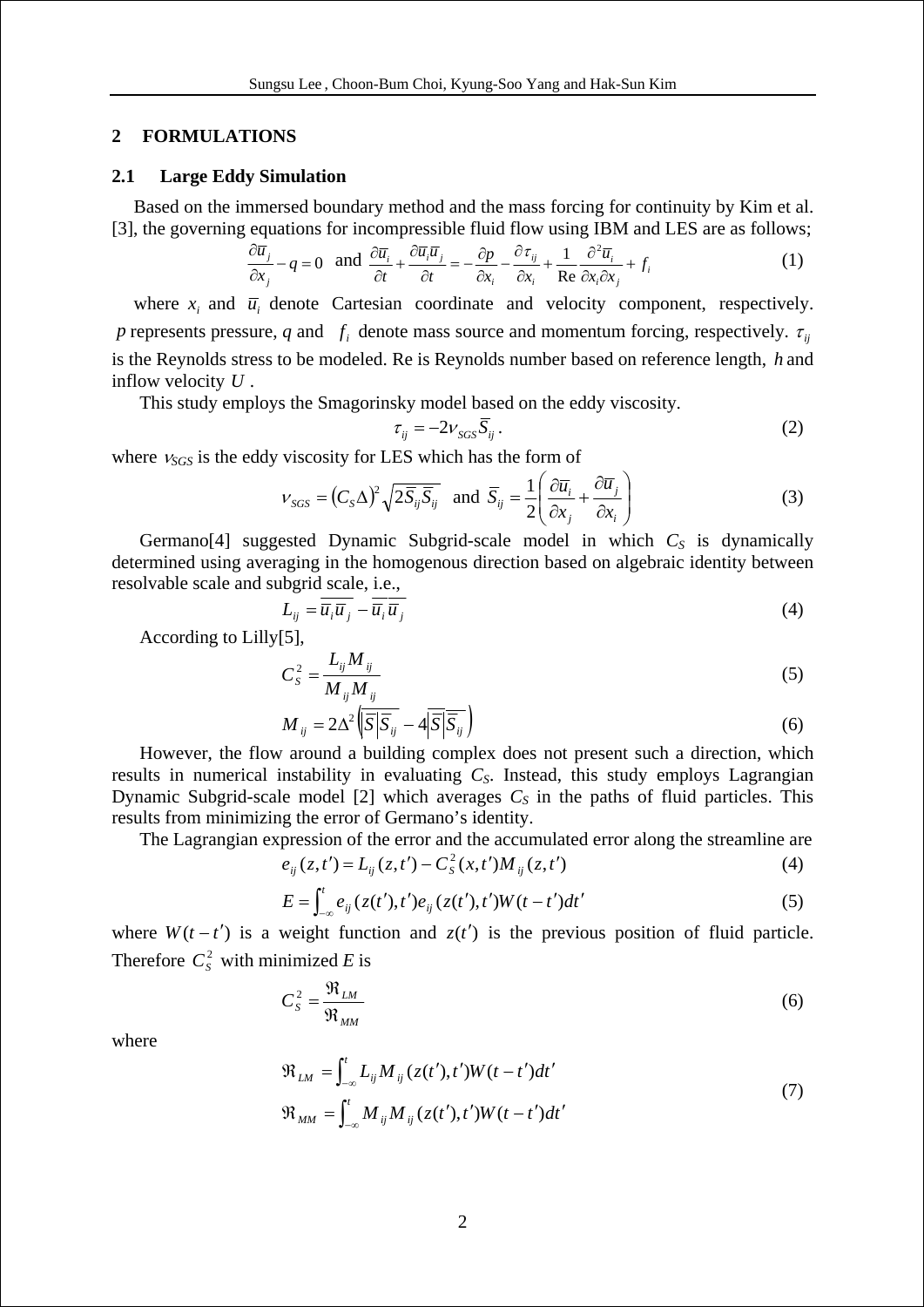#### **2.2 Immersed Boundary Method**

The governing equations are discretized by a finite-volume method which has the secondorder accuracy in space. The time integration is carried out by a fractional step method in which convection terms are integrated by a 3rd order Runge-Kutta method and diffusion terms are by Crank-Nicolson scheme.

$$
\frac{\hat{u}_i^k - u_i^{k-1}}{\Delta t} = (\alpha_k + \beta_k)L(u_i^{k-1}) + \beta_k L(\hat{u}_i^k - u_i^{k-1}) - \gamma_k N(u_i^{k-1}) - \zeta_k N(u_i^{k-2}) - (\alpha_k + \beta_k)\frac{\partial p^{k-1}}{\partial x_i} + f_i
$$
(8)

$$
\frac{\partial f_i}{\partial t} = -\frac{\partial \phi^k}{\partial x_i} \tag{9}
$$

where *L* and *N* denote diffusion and convection operators, respectively, and the coefficients used in Eq. (8) are in Ref. [3].

In order to evaluate the momentum forcing  $f_i$  in Eq. (8), approximation of Eq. (1) is made by using a 3rd order Runge-Kutta method for convection term and a forward Euler method for diffusion terms;

$$
\frac{U_i^k - u_i^{k-1}}{\Delta t} = (\alpha_k + \beta_k)L(u_i^{k-1}) - \gamma_k N(u_i^{k-1}) - \zeta_k N(u_i^{k-2}) - (\alpha_k + \beta_k)\frac{\partial p^{k-1}}{\partial x_i} + f_i
$$
(10)

where  $U_i^k$  is the velocity inside the body, to be determined by the interpolation scheme described above. Rearranging Eq. (10) leads to the momentum forcing  $f_i$  which is used in Eq. (8),

### **2.3 Wall Model**

In LES for atmospheric boundary layer near wall boundaries at high Reynolds number, wall model in Eq. (11) can be utilized with the idea of average in the homogeneous direction.

$$
\left\langle \tau_{w}^{\text{log}} \right\rangle = -\left[ \frac{\kappa}{\log(z/z_{o})} \right]^{2} \left\langle \overline{u}_{1} \right\rangle^{2} \tag{11}
$$

where  $\kappa$  is von Karman constant.

### **3 COMPUTATIONAL RESULTS**

#### **3.1 Flow Around Wall-Mounted Single Cube**

In order to verify the present method, turbulent flow around wall-mounted single cube is simulated. Inflow turbulence is imposed using random number to fit the longitudinal turbulence intensity given by a experiment. The number of grid is 192x128x96 and the results are compared with those of DES.

Fig (1) compares the present streamlines in vertical plane with those of DES [6], which are very similar to each other. Horseshoe vortex forming on the windward surface is very similar to each other. Comparisons of the mean pressure in Fig (2) show that the present results are closer to the measurements.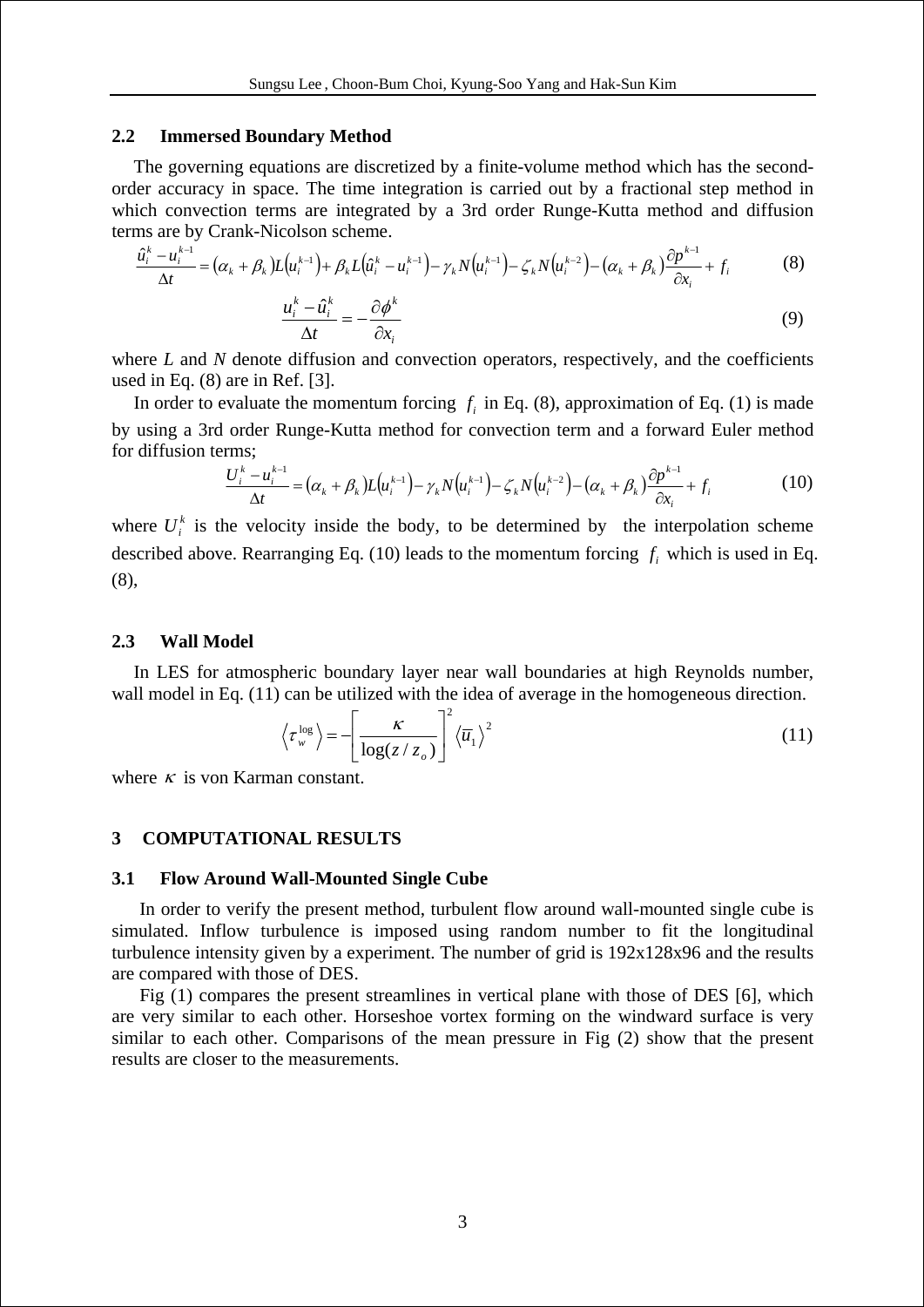

Figure. 1 Streamlines in the vertical center plane Figure. 2 Pressure coefficients

# **3.2 Flow Around a Building Complex**

The building complex modeled in this study was from Goettinger Strasse, Hanover, Germany [7] shown in Fig (3). The domain is 1320m, 1640m and 300m in x,y and z direction, respectively, along which 160x160x48 grid is used. Among 31 buildings, No. 4 building of 30m high is the tallest and the geometry of all buildings is from the study of Louka et al [7]. Details of the buildings are listed in Table 1.



Figure. 3 Geometry of buildings and computational domain

As shown in Fig (3), Dirichlet and convective conditions are used on inlet and outlet, respectively, while slip condition is imposed on lateral and upper boundaries. On the inlet, atmospheric boundary layer profile is given as

$$
u(z) = \frac{u^*}{\kappa} \ln(z / z_o) \qquad z < 100m
$$
  

$$
u(z) = 59.41m / s \qquad z \ge 100m
$$
 (12)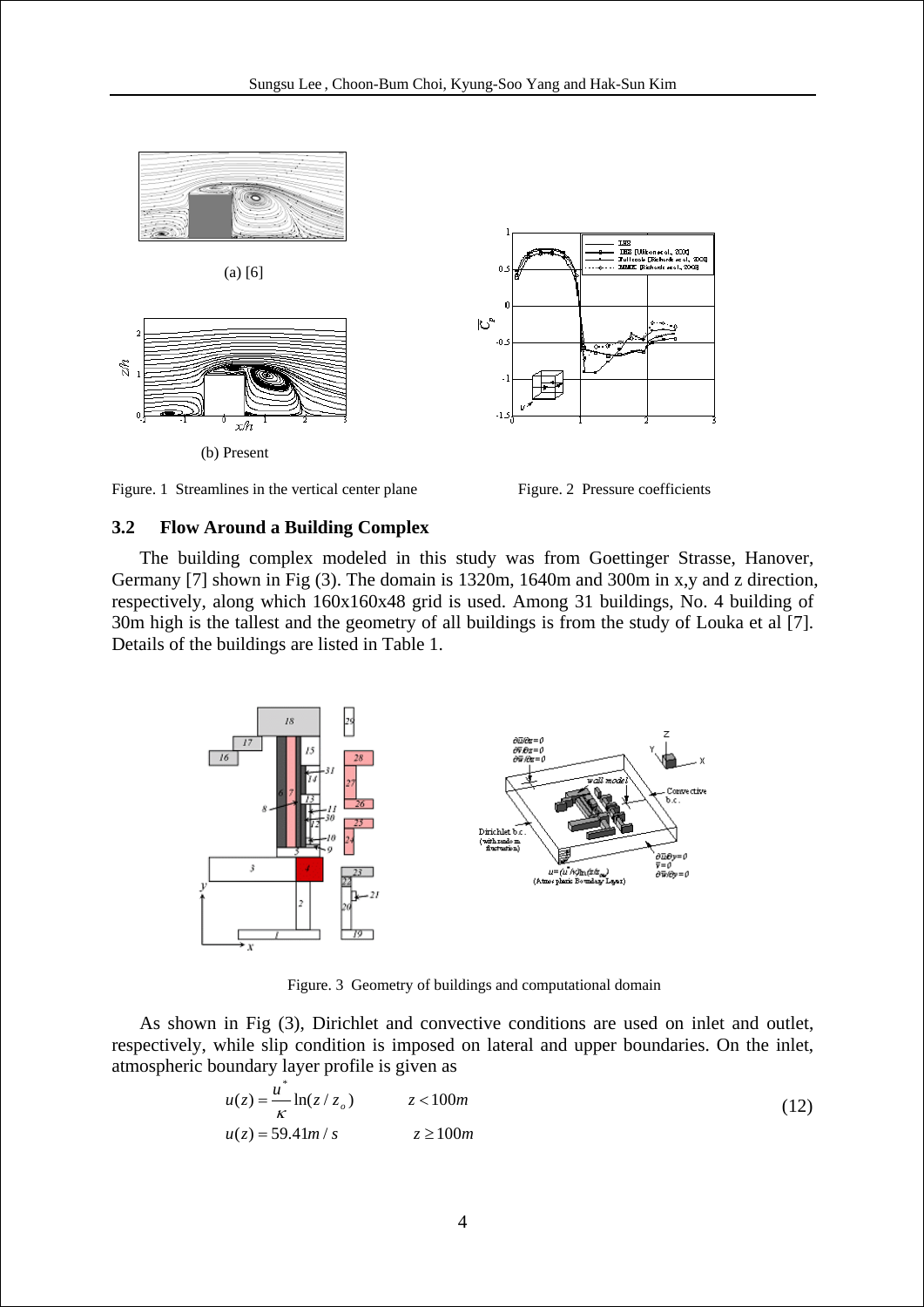where friction velocity  $u^* = 3.1265$  and roughness length  $z_o = 0.05$  are used. In addition, randomly generated turbulence is included on the inlet following Spalart [8] such that the turbulence intensity at the height of 30m matches 0.25 described in Ref. [7]. On the walls on buildings and ground, wall model is used with  $z_o = 0.01$  as in Ref. [7].

| No.            | Length $(x)$          | Width(y)              | Height(z) | No. | Length $(x)$          | Width(y)              | Height(z) |
|----------------|-----------------------|-----------------------|-----------|-----|-----------------------|-----------------------|-----------|
| $\mathbf{1}$   | $180.0 \sim 265.0$    | $700.0 \approx 710.0$ | 20.0      | 17  | $175.0 \sim 205.0$    | $895.0 \approx 910.0$ | 23.0      |
| $\overline{2}$ | $240.0 \approx 255.0$ | $710.0 \sim 760.0$    | 20.0      | 18  | $200.0 \approx 265.0$ | $910.0 \sim 940.0$    | 23.0      |
| $\overline{3}$ | $150.0 \approx 240.0$ | $760.0 \approx 785.0$ | 20.0      | 19  | $287.0 \approx 320.0$ | $700.0 \approx 710.0$ | 20.0      |
| $\overline{4}$ | $240.0 \sim 268.0$    | $760.0 \sim 785.0$    | 30.0      | 20  | $287.0 \sim 297.5$    | $710.0 \sim 755.0$    | 20.0      |
| 5              | $220.0 \sim 265.0$    | $785.0 \approx 795.0$ | 20.0      | 21  | $297.5 \sim 298.0$    | $740.0 \sim 750.0$    | 20.0      |
| 6              | $220.0 \sim 230.0$    | $795.0 \sim 910.0$    | 15.0      | 22  | $287.0 \sim 297.5$    | $755.0 \sim 765.0$    | 23.0      |
| 7              | $230.0 \approx 240.0$ | $795.0 \approx 910.0$ | 17.5      | 23  | $287.0 \approx 320.0$ | $765.0 \approx 775.0$ | 23.0      |
| 8              | $240.0 \sim 245.0$    | $795.0 \sim 910.0$    | 15.0      | 24  | $290.0 \sim 300.0$    | $787.5 \sim 815.0$    | 17.5      |
| 9              | $250.0 \sim 265.0$    | $795.0 \sim 798.3$    | 20.0      | 25  | $290.0 \sim 320.0$    | $815.0 \sim 825.0$    | 17.5      |
| 10             | $250.0 \sim 255.0$    | $798.3 \sim 805.0$    | 23.0      | 26  | $290.0 \sim 320.0$    | $835.0 \sim 845.0$    | 17.5      |
| 11             | $250.0 \sim 255.0$    | $805.0 \approx 840.0$ | 20.0      | 27  | $290.0 \approx 302.5$ | $845.0 \approx 880.0$ | 17.5      |
| 12             | $255.0 \sim 265.0$    | $798.3 \sim 840.0$    | 20.0      | 28  | $290.0 \sim 320.0$    | $880.0 \sim 895.0$    | 17.5      |
| 13             | $245.0 \approx 265.0$ | $840.0 \sim 850.0$    | 20.0      | 29  | $290.0 \sim 300.0$    | $910.0 \sim 940.0$    | 20.0      |
| 14             | $250.0 \sim 265.0$    | $850.0 \sim 880.0$    | 20.0      | 30  | $245.0 \sim 250.0$    | $795.0 \sim 840.0$    | 15.0      |
| 15             | $245.0 \approx 265.0$ | $880.0 \sim 910.0$    | 20.0      | 31  | $245.0 \sim 250.0$    | $850.0 \sim 880.0$    | 15.0      |
| 16             | $150.0 \sim 180.0$    | $880.0 \sim 895.0$    | 23.0      |     |                       |                       |           |

Table 1. Details of buildings

Fig (4) compares the present results with Louka et al [6] for the averaged of velocity at the height of pedestrian. The present computations well simulate the horseshoe vortex formed in front of the windward walls as well as the increase wind velocity through urban canyons while Louka et al [6] did not.



Figure 4. Comparison of averaged velocity field at pedestrian level (Present on left, Louka et al [7] on right)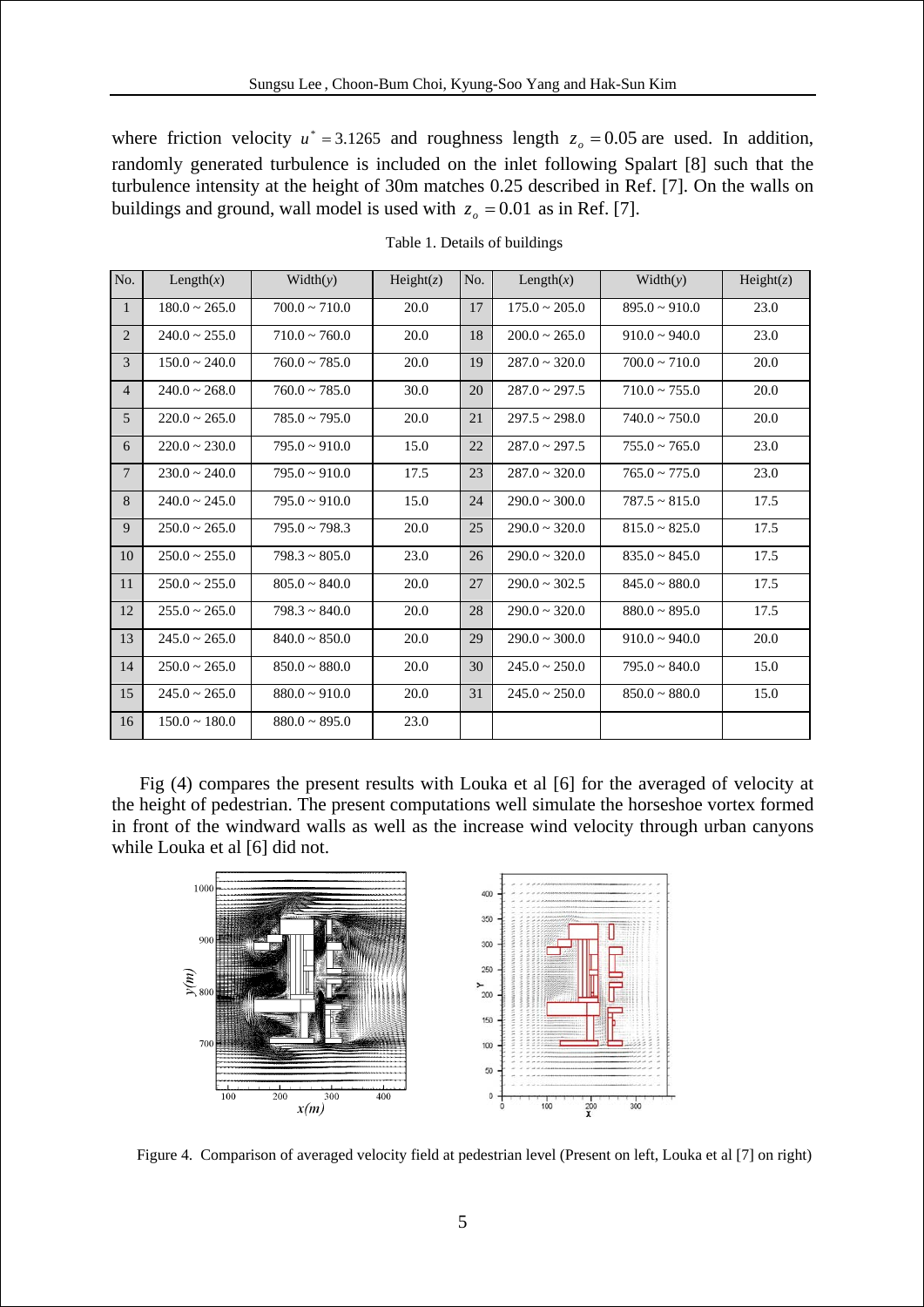Fig (5) shows the magnitude of horizontal velocity field at the height of pedestrian which may be of importance to the safety of pedestrians as well as the generation of wind-borne debris. It shows that the speeds are twice the inlet velocity in some region and very high along the aisle in front of No. 20 building. The vertical velocity in Fig (5) shows that strong upwind is formed around No. 16, 17 and 18 buildings resulting in strong vortex.



Figure 5. Averaged magnitude of horizontal speed (left) and vertical velocity (right) at  $z=1.5m$ 

Fig  $(6)$  displays RMS of pressure distribution at  $z=1.5$ m, which shows the strong vortex around No. 16, 17 buildings results in large RMS of the fluctuating pressure. The right figure in Fig (6) shows RMS on the vertical plane around the region.



Figure 6. RMS of fluctuating pressure on horizontal and vertical planes

# **4 CONCLUSION**

A practical method to simulate the wind flow of high Re around buildings has long been pursued in the wind engineering community. Hindered by computational capacity and/or numerical difficulties, wind flow around a building complex has been studied mostly by experiments.